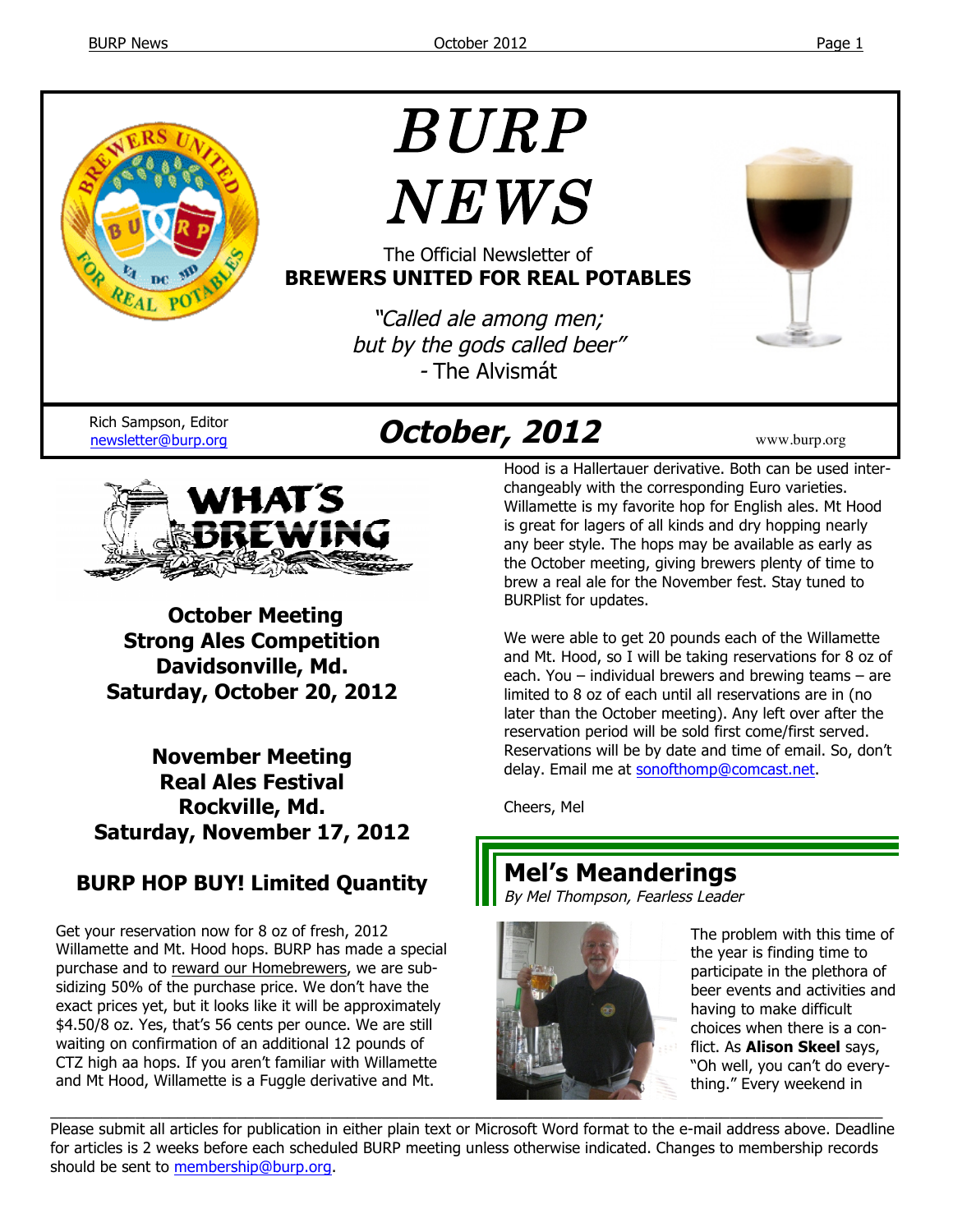September had multiple events, so much so, that I had to forego my love of college football and put BURP and beer first. Those BURPers who attended the Maryland Homebrewers Guild crab feast were not disappointed. I think everyone got their fill of crabs (big fatty's), BBQ and commercial cask beer along with many kegs of homebrew. At \$35, it is certainly a bargain.

The BURP annual Oktoberfest meeting at Seneca Creek State Park was another meeting to remember. **Tim Artz** prepared brats and there were plenty of German and other beer-friendly side dishes. No one left hungry. The beer provided by BURPers was fantastic, but unbelievably, there were no Marzens or other fest style beers. Plenty of other German styles, however and enough that no one went thirsty. The quality of homebrew keeps getting better and better.

The part of the meeting that was most exciting for me was to see you BURPers, once again show your generosity and concern by the out pouring of support for the charity, Pints for Prostates (PFP). PFP received \$607.50 – correct me if I'm wrong Mark – from the sale of raffle tickets and from the matching donations. My heartfelt thanks BURPers!

I helped pour at the Mad Fox Hoptoberfest on September 23rd. There was a keller kolsch and a cask of Marzen, but the rest of the 20 plus beers were IPA's from the area brewers. Being a long-time hop head, I thoroughly enjoyed the event even though I was behind the taps pouring. I did get to sample all the beers and there wasn't a dumper in the lot.

The last weekend of September took D2 and me to the Living Social Beerfest across from the Nats' ball park. If they do it again next year, don't miss it. Great beer selections though many were at the Shirlington Oktoberfest also. The fest did get rather crowded, but we got there early enough to try most of the beers we wanted before the lines got too long.

Speaking of the Shirlington Oktoberfest, **Dona Lee** does an outstanding job of organizing the volunteers for this huge event. As a team captain, I had a team of around 40 for 19 brewery stations (there were more than 65 total). The volunteers I had were exceptional. Everyone got the opportunity to sample many local and craft beers from across the country and talk beer all day. The clientelle is getting more beer savvy each year. Not as many BURPers as in past ears. Of my team of 40, only 5 of us were members of BURP. Volunteering to pour is a great way to expand your beer knowledge and taste some phenomenal beers.

The October BURP meeting will be at **Howard and Emily Michelsen's** again this year. Their home is a great venue for a meeting. The beer of the month is strong ales, so please watch your consumption and don't even think about getting behind the wheel if you have had even a little too much.

It is also time to fire up your brew kettles and get some real ales cranking away for the BURP real ale fest on November 17th. There is plenty of time to brew several to be ready for the fest and competition. This is the favorite BURP meeting of the year for many of us. Where else will you experience 25 or more beer engines serving around 50 homebrewed real ales? Really, this is not to be missed. BTW, as a reminder, this is for BURP members and those of your homebrewer friends who are seriously interested in becoming BURP members. The fest is NOT open to the public, and certainly not open to beer sponges.

Lastly, please be thinking about running for a BURP office as all officers' positions are open each year. I am stepping down and I have heard that several other officers are not running for a next term. We need you to step up and give back to BURP.

Cheers!

#### **From the Ministry of Culture**

By Justin Housenger and Mike Reinitz , Co-Ministers of Culture

The purpose of BURP monthly competitions is to encourage brewers to advance their brewing skills by improving recipe formulation and/or technique based on objective feedback from score sheets or by experimenting with styles they've never brewed. Competitions promote education and the availability of great tasting homebrewed beer at meetings.



[Justin Housenger (left) and Mike Reinitz]

#### **BURP Oktoberfest Competition Wrap-Up**

This year's annual BURP Oktoberfest German Beer Keg Competition (that's a mouthful) was once again held on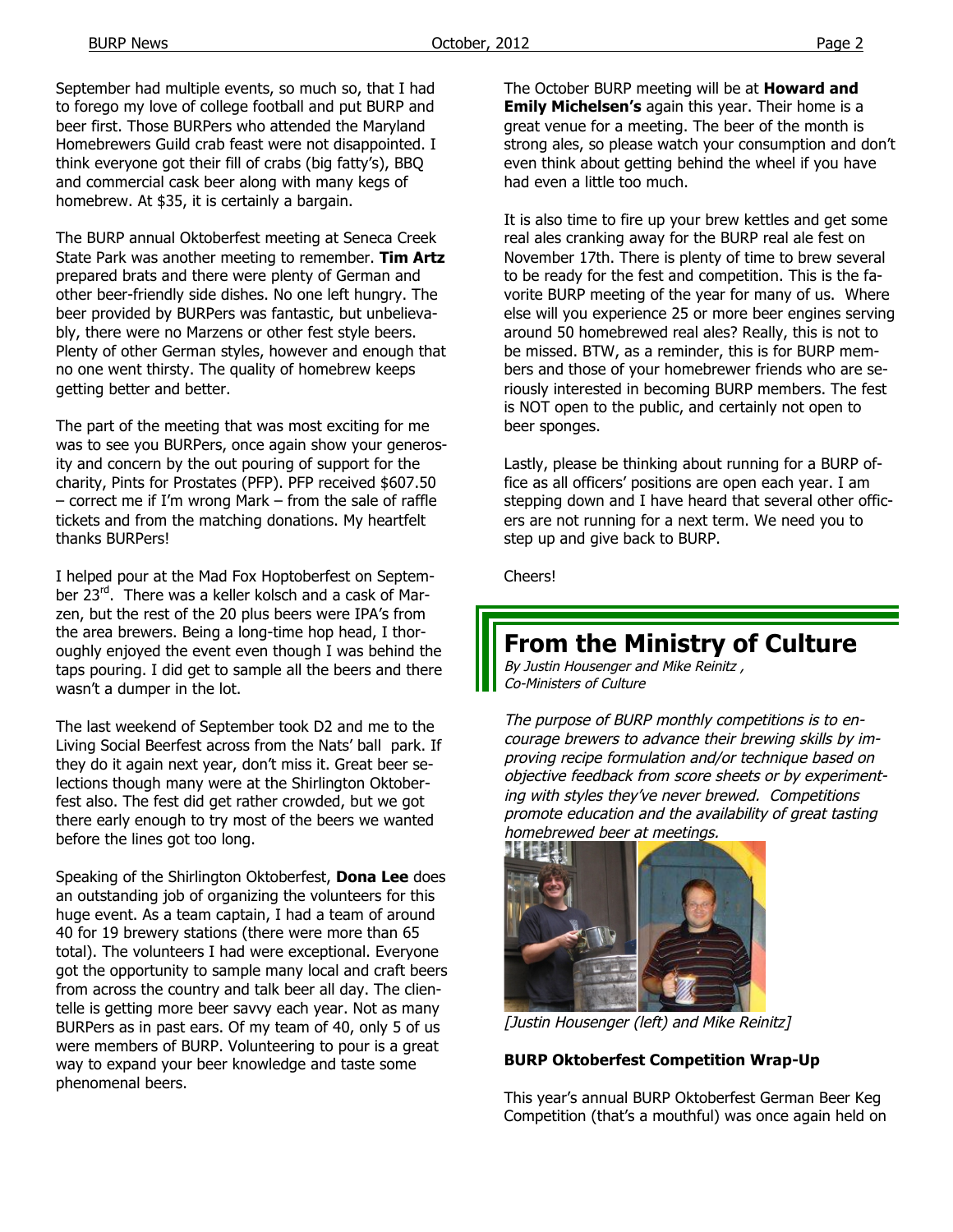the tranquil grounds of Seneca Creek State Forest Park and like last year, the weather was beautiful. There were 10 total entries for the non-wheat German keg competition that was held as a popular vote contest. First place honors (by a landslide vote) went to Fearless Leader **Mel Thompson** for his decadent Doppelbock. In second place with a stellar example of a Kölsch was our own co-Minister of Culture **Mike Reinitz**. Finally, in third place with their smokin' interpretation of a classic Rauchbier were **Bill Ridgely and Wendy Aaronson.** An honorable mention goes to **Nick Griner** for his Schwarzbier as the voting was very close. Thanks to all the brewers who entered the competition and congratulations to the ribbon winners. Everyone provided the perfect compliment to the delicious brats and other German fare we all enjoyed at the meeting.

#### **Spirit of Free Beer 2013…Early Planning Underway**

That's right, it's time to start thinking about the  $21^{st}$ Spirit of Free Beer, BURP's annual competition that has grown into one of the largest and most respected in the country. Next year is a special year for SOFB as it can finally legally drink in the eyes of the law…our little baby has grown up so much [\*tear\*]! Alright, that's enough personification for now. A planning meeting was recently held to get the process started. Co-Minister of Culture **Mike Reinitz** has graciously accepted the role of Organizer again this year. Additionally, last year's Registrar **Bob Rouse** (who successfully handled more entries than the competition has ever had) has agreed to fill this role again. Über-steward-at-large **Terri Fischer** has also agreed to serve that role again this year but has requested that someone shadow her in this role to eventually transition out. Finally, the committee needs members to fill the roles on the prizes team and the advertising and publicity team. If you'd like to help out with the competition and serve on the committee in some capacity, please email us at culture@burp.org.

One thing that was discussed in the first planning meeting is a change of venue for 2013. While Mad Fox has been great to us over the last few years, we feel the competition might've outgrown the space, especially from a logistics perspective (as anyone who helped sort entries, move beer around, or work the cooler this year can attest to). There were possible locations that were discussed to serve as alternative locations and the committee will begin to reach out to these locations to solicit interest. Look for continued updates about SOFB 2013 right here in the monthly MOC column.

Since filling the roles of a BURP officer and organizing the biggest competition of the year was taxing to say the least, the BURP co-ministers of Culture are seeking members to step into the Ministers of Culture role for 2013. If anyone has interest in this, please send us an email.

#### **Upcoming Monthly Competitions**

As a reminder, the calendar of competitions has been set through March 2013 and is available on the BURP website, so brew, brew, brew!

The pre-registration of beers has been working great and we ask that everyone register by the Thursday prior to a meeting – we will not be accepting unregistered entries on the day of a meeting. Please email Mike and Justin at culture@burp.org to register. Additionally, we'll need volunteers to judge at all the upcoming competitions. The team style judging of ranked BJCP judge and novice judge has been very effective, and really gives the aspiring judge some hands on practice with an experienced judge. Those especially that are in the upcoming BJCP prep course to take the exam early next year are encouraged to practice judging as often as they can and the monthly competitions are a great place to start. Find Mike or Justin before the judging starts or email us at culture@burp.org before the meeting to let us know if you're interested. The goal is to get a lot of judges and keep flights small (3-5 beers), so that the competition goes quickly and we can all get back to enjoying the meeting.

**October Competition:** As the weather gets cooler and fall sets in, nothing keeps your bones warm like some extra-boozy beers! October is Strong Ale month for BURP, and we'll be accepting entries in Category 19: 19A (Old Ale), 19B (English Barleywine), and 19C (American Barleywine).

**November Competition:** A BURP tradition, the Real Ale Competition is scheduled for November 17, which means it is time to start thinking about brewing all those tasty real ales. This is a keg competition only and you must enter at least two gallons of ale for the event. Unlike many commercial Real Ale events, only truly English and Scottish beer styles will be represented in this competition. For more details on the styles accepted, please visit the BURP Real Ale page:

http://brew.burp.org/Beer/BeerStyle/RealAlePage.aspx.

**December Competition:** The final meeting of the year will be the annual Holiday/Winter Warmer popular vote competition. Bring a keg of any style designed to ease the wintery chill. This has traditionally been a competition where BURPers get very creative in their high gravity selections (although higher gravity is not required).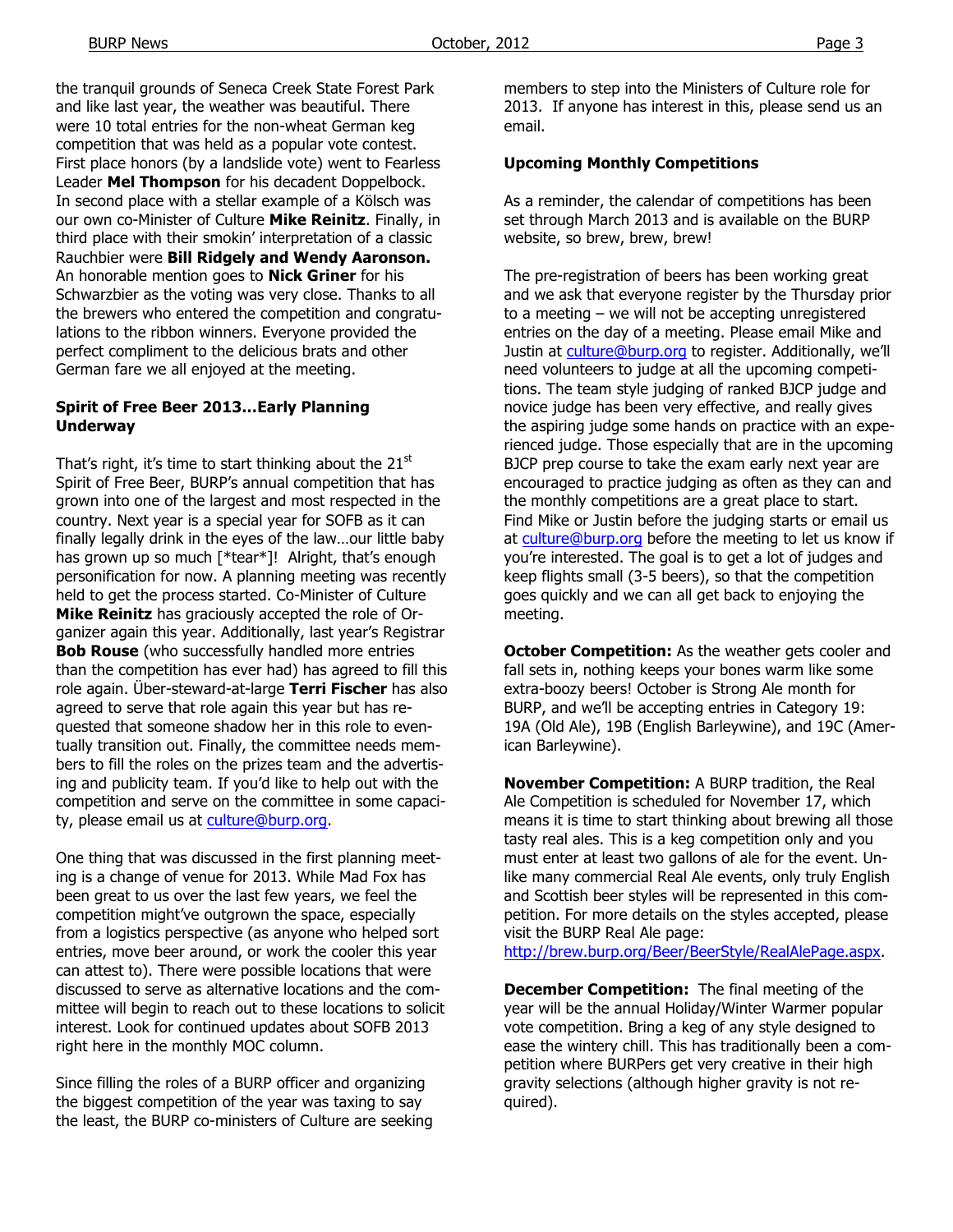### **The BURP Institute for Enlightened Brewing Practices**

By Steve Marler and Robert Stevens Co-Ministers of Enlightenment



The bad news is that summer is now officially over. We trust your brewing equipment has been dusted off and you're ready to start brewing. The good news is that The BURP institute of En-

lightened brewing practices has started its fall program!

At the September 25th **BEST** meeting, **Andy Anderson** led an interesting discussion on whether real ale is beer style or brewing process. I think we all walked away greater appreciation of the real ales and how to brew them.

There were 17 BURPers who took part took part in the annual apple picking and pressing at Distillery Lane Ciderworks on September the 30<sup>th.</sup>. Kudos to **Calvin Perilloux** for organizing the outing. Contrary to the dismal forecast, the day was mild and sunny day, and luckily the rain hit in earnest only as the last of us were leaving. **Alison Skeel** helped with the lunch set-up and her potato soup was wonderful. The group ended up with about 90 gallons of apple juice and we look forward to see what the group does with the cider.

If **James Carroll** can pull himself away for the Nationals games, he's planning on organizing a BURP Happy hour for Tuesday, October  $16<sup>th</sup>$  The planning for next month's happy hour will begin while we drink! Hope to see you there.

We will send an email notification of the topic and location of the next BEST meeting when they are finalized. We hope that you currently have a beer for the Real Ale competition in the fermenter, or are planning to brew one soon. Here is some enlightening information that may help you brew a champion Real Ale.

#### **No Butter in my beer Please!**

Diacetyl. You know it when you taste it. Many describe it as slickness on the tongue and a buttery or butterscotch flavor. Some people have a lower threshold for it than

others, but at high concentrations it is easily detectable. Diacetyl is a normal product of fermentation. Most judges recognize it as a fault. But some people don't find it objectionable. They believe that a little Diacetyl provides a greater depth of flavor and "roundness" to the beer. In a description of mild on the CAMRA website it says: "Slight Diacetyl (toffee/butterscotch) flavors are not inappropriate." And the BJCP style guidelines say this for Ordinary Bitters: "Generally no Diacetyl, although very low levels are allowed." Reading between the lines (huh?), with English style Real Ales you can have a little detectable diacetyl. But if you want the beer to be a champion, its best to have none.

Diacetyl can also be produced by unwanted bacteria, especially pediococcus. The biggest source of diacetyl is brewers' yeast. Yeast cells create a diacetyl precursor called α-acetolacate. When the α-acetolacate exits the cell, it undergoes a chemical reaction and forms diacetyl. The reaction is relatively slow, but higher temperatures and low pH causes it to accelerate. Luckily, the yeast the produced the diacetyl in the first place, can absorb diacetyl and convert it into flavorless compounds.

Here are some things that can cause diacetyl formation:

- Certain yeast strains are known to produce diacetyl;
- Highly flocculent yeast strains may settle out before it has had a chance to take in the diacetyl;
- Not enough oxygen during the initial fermentation stage;
- Too much oxygen during the middle and end of fermentation;
- Too low of a yeast pitching rate; and
- A higher than optimal fermentation temperature

So how can we help the yeast scrub out the diacetyl in time for kegging? The easiest would be to prevent the formation of α-acetolacate. However, that is not an option. Holding a beer at a temperature around 65–70 °F (18–21 °C) at the end of fermentation for one to two days will give the yeast time to take in the diacetyl. This is commonly known as a diacetyl rest. Diacetyl rests should be started when the specific gravity of a beer is between 1.002-1.005.

Since Real Ales usually ferment at temperatures between 65-70 °F (18-21 °C), raising the temperature is not necessary. However, the beer needs to sit for two to three days after fermentation appears to be complete. Racking the beer or crashing the temperature too quickly after fermentation will increase the possibility of diacetyl not being absorbed by the yeast. Consider not racking the beer to a secondary fermenter. Just let the fermented beer clear in the primary fermenter, and rack into your keg.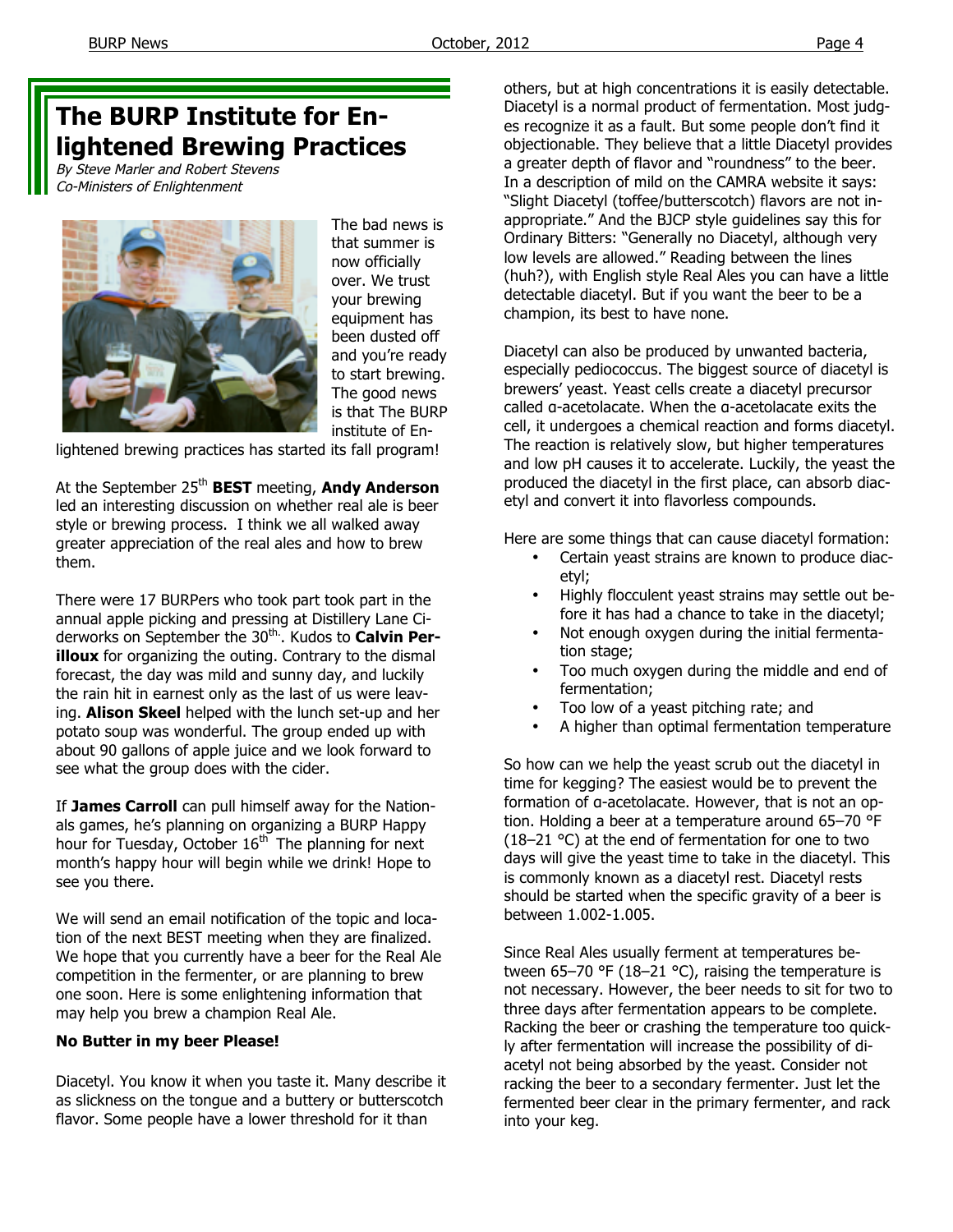If your beer is infected, there is nothing you can do about diacetyl formation. Prevention is the only solution. Luckily, in the case of Real Ale, it takes some time for the bacteria to grow to a level that produces diacetyl at detectable levels. The reaction is also slowed by lower temperatures. Real Ales are supposed to be served at cellar temperatures, drunk young and quickly. As such, there is less time for the bacteria to grow.

In summary, for preventing diacetyl in you competition Real Ale, or any other beer:

- Choose low diacetyl yeast stain that is not super flocculent;
- Sanitation, sanitation, sanitation;
- Pitch enough yeast;
- Do not under or over aerate; and
- Allow the beer to sit at 65-70 °F,  $18-21$  °C for a couple of days following the end of fermentation.

Sources:

Foster, Terry. "Diacetyl: Techniques." Brew Your Own Jul/Aug 2011

Bible, Chris. "The Dreaded Diacetyl." Brew Your Own October 2012, Vol. 18, No.6

### **BURP Prosperity Report**

By Mark E. Hogenmiller, Minister of Prosperity

#### **Charity of the Month – September 2012**

The charity for September was Pints for Prostates, with 50% of the raffle donations going to them! 100% of all funds raised by the group go to fighting prostate cancer and assisting men with the disease.

\$207.50 was donated by BURP. Mel Thompson and Mark Hogenmiller challenged the club that they would match the donations up to \$200. Because of this an additional \$200 each was donated by Mel and Mark, raising the total to \$607.50 donated! Thanks to everyone that donated towards the cause.

More information can be found at http://www.pintsforprostates.org/

**Merchandise News** - We still have the following available:

BURP Lapel Pins - \$3 (make great exchange gifts while pub crawling)

BURP Euro Style Stickers - \$1 (buy one for all of your cars and kegs)

BURP Beer Mats/Coasters \$20/Sleeve of 100

BURP 30th Anniversary T-shirts \$10 Sizes M, L, and XL available

BURP 25<sup>th</sup> MASHOut T-shirts \$10 BURP Titanium Bottle Openers (last a lifetime) - \$10.00

See me at the next meeting to purchase merchandise.

Due to the sensitive nature of the Treasury reports and the newsletter being in the public domain, Treasury Reports are now posted at the member's only BURP financial page on the club's web site

BURP members are reminded that all expense submissions must include details. Required details are date, exact amount, detailed item description, any special circumstances, and name of person to be reimbursed. Event coordinators should maintain a spreadsheet for their project. Correspondence can be sent to me at prosperity@burp.org

### **2012 Real Ale Competition and Meeting**

By Tom Cannon

Just a reminder to BURPers that this years Real Ale Competition and meeting is just around the corner, scheduled for the weekend of November 16 and 17. The rules haven't changed. We are accepting a minimum of three gallons of the classic British styles. The rules are articulated on the BURP website

(http://brew.burp.org/Beer/BeerStyle/RealAlePage.aspx) This event depends on a couple of things to be a success. Beer, of course, is key, but we also need our members to support the Real Ale event with their beer engines. If you have a beer engine, start thinking about getting it cleaned up and ready. We are going to need them all!

Also remember that the competition portion of the event will be closed with the exception of judges and stewards. But not to worry! There will be plenty of Real Ale to drink at the meeting the next day. The call for judges and stewards will go out soon, so stay tuned!

One note to the competition: We are lucky to have so many committed real ale brewers (or maybe they should just be committed!). The reality of the event is that we are always limited on space. This has not been an issue in the past, but with the increase in brewing and interest in Real Ale, there is always the possibility that we will get more beer entered than the space can afford.

Again, this has never happened, and it probably won't this year. I was pretty sure we were going to be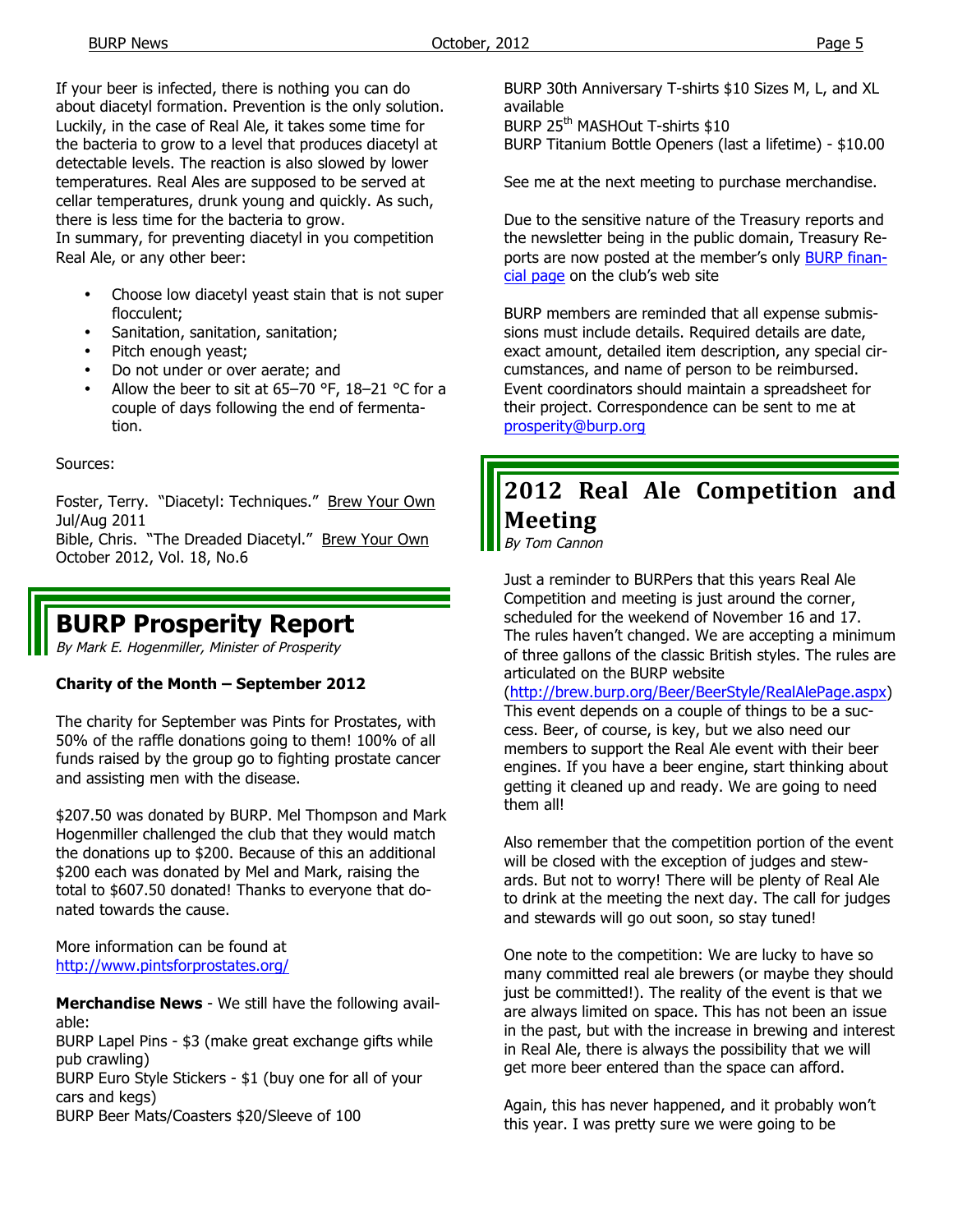swamped with beer last year, but it didn't happen. In any event, if we were to receive more beer than the **AaronRidge** Cellar can manage, we do reserve the right to ask members who have entered multiple beers to perhaps take one off the competition. This does not mean you should not enter as many beers as you would like, just keep in mind the space limitation. For example, I will brew my usual two beers, but I also have a third I could enter. I am keeping that one on hold depending on the number of entries. If the venue can support the extra beer, I will bring it. If not, I won't. Just something to keep in mind.

So, bottom line is to get those beers brewing and get those beer engines clean. The Real Ale Competition is almost a month away!

### **This Month in BURP History**

Compiled By Bill Ridgely



**10 Years Ago (Oct 2002)** – The meeting was held early in the month (Oct 5 to be exact) to take advantage of the normally fine early Fall weather, and this is exactly what we had at the home of **Pat & Janet Crowe** in Annandale. And since Oktoberfest was not officially over, we simply carried on from the September meeting, finishing the keg of

Dominion Festbier contributed to the previous month's festivities. BURPer **Wendy Aaronson** also conducted a nice Festbier tutored tasting using both the Dominion product and the leftover competition beers from September. The stated theme of the meeting, though, was Strong Ales. Culture Ministers **Steve Marler** & **Robert Stevens** led the group through the style descriptions, which included Old Ales, Barleywines, and (at that time) Strong Scotch Ales. They then gathered a group of the club's best judges to evaluate the entries in the Strong Ale competition. The winning beers were: 1<sup>st</sup> Bill & **Wendy Aaronridge** (Strong Scotch Ale); 2nd **Mel Thompson** (American Barleywine); and 3<sup>rd</sup> Mel once again (English Barleywine). As I've noted before, Mel was competing as a "new brewer" at the time, but in reality, he was just a "new BURPer". Mel had many years of brewing experience under his belt and was already known as one of the best brewers in the club.

I should note that this was a time of change for the club as two popular BURP couples moved from the area. **Bob & Wanda Dawson** headed to N. Carolina to occupy

their newly-built dream house on Lake Adger (near fellow retired BURPers **Jay & Arlene Adams**). And **Bill & Christie Newman** headed off to what they hoped would be a new life in Bamberg, Germany. At the same time, we welcomed two new mini-BURPers to the club with the recent births of **Miles Hanson** (son of **Rob Hanson** & **Kate Keplinger**) and **Ben Artz** (son of **Tim & Dot Artz**).

The contents of the combined Sep-Oct 2002 issue of BURP News was fully covered in last month's column.

15 Years Ago (Oct 1997) – A very special, long anticipated event took place at the home of **Andy Anderson**  on Oct 4, 1997. BURP's First Real Ale Festival featured 9 kegs of cask conditioned ale brewed by club members, all served from nearly a dozen traditional English beer engines set up behind Andy's bar. The protocol for the event (still followed to this day) was judging of the beers to select the Real Ale Champion on Friday night followed by the festival/BURP meeting on Saturday to finish the remaining beer. The 1997 Champion Beer was declared to be **Andy Anderson's** Best Bitter. Andy took away the coveted championship pewter mug, and his  $2^{nd}$  keg of beer was soon on its way to Chicago as BURP's representative in the homebrewed real ale competition held as part of the 1997 Chicago Real Ale Festival.

20 Years Ago (Oct 1992) - Information on club activities was a bit spotty at this time as newsletter editor **Dan Carter's** hard drive was trashed right before the September deadline. In early October, Dan somehow lost all of the files again and then found himself on the street without a computer at all. Club president **Jim Dorsch** immediately transferred authority for the newsletter to former editor **Erik Henchal**, but by the time the "Sep-Oct-Nov 1992" issue was released, much had already transpired. The October meeting and Weird Beer competition was held at the home of **Ralph & Leigh Bucca** in Huntingtown, MD, but my own recollections are foggy, and sadly, no subsequent report was filed (including the competition winners).

**25 Years Ago (Oct 1987)** – In last month's column, I noted that there was no September 1987 BURP meeting held due to host **Bill McLaren's** last minute cancellation**.** So I wrote instead about BURP's special tour of the Heileman Brewery in Arbutus, MD. What I failed (okay, forgot) to mention was that the Heileman tour actually took place in October. The September meeting was simply cancelled. So, I'm afraid there's nothing new to report here. Our special tour was adequately covered in last month's column. An interesting side note, though – our own **Rick Garvin** had recently passed the AHA/HWBTA beer judge exam at this time (there was no BJCP in 1987) and become one of the area's first official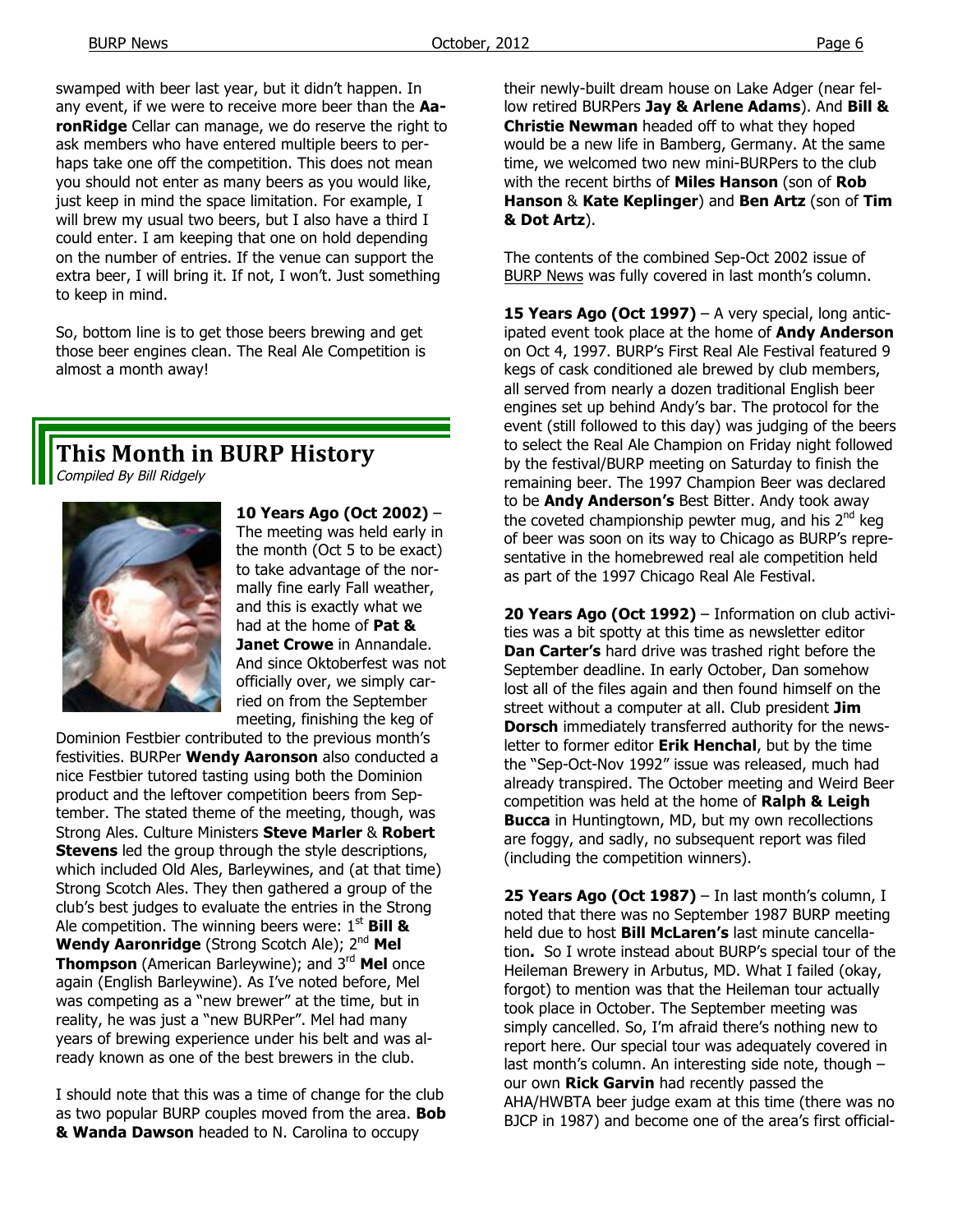ly recognized beer judges. Rick was a member of the BANOVA Homebrew Club at the time but joined BURP soon afterward.

#### **A Brief Review of MASHOUT 2012**

By Ben Schwalb & Bill Ridgely



Not only did the 25th anniversary event sell out several weeks in advance, it was oversold. The usual limit of 200 attendees was surpassed by about 50.

Worker bees started

arriving on Wednesday August 15th -- two days before the event officially began. The weather gods smiled on us all the way through Sunday except for some rain on Friday afternoon.

Thursday saw people trickling in all day, setting up camp and sharing beer, food and fellowship. The 5-tap trailer mount was back, courtesy of **Steve Owens**. Late in the day, Camp Belch had their annual taco/margarita bar.

This year, lights were strung up at Keg Row in order to provide illumination after dark. As darkness fell, people were able to find the taps without flashlights. A musical jam formed around the fire, including an electric guitar, bongos, and **Joel Gallihue's** homemade bass that he called PseudoStradivarius. It was a clear, moonless night that made for some great stargazing.

On Friday morning, the inflow of campers continued. Pops, as usual, drove around in his Bush Buggy, now on its third engine. At lunchtime, Camp du Saison (back to their original name) held their 4th annual Sour Hour, which drew around 40 people and featured more than 30 homebrewed and commercial sour/funky beers. The rainstorm that kicked up was hardly noticed under the canopy as we enjoyed gueuzes, Bretty saisons and fruit lambics.

Late in the afternoon, what used to be the CRABS food/beer pairing was turned into a MASHOUT event. Both CRABS and non-CRABS folks contributed upwards of 20 different foods paired with beers for about a hundred people. Pairings included imperial red ale with shrimp & grits, Russian imperial stout with chipotle chicken tacos, saison with ceviche and Peruvian grilled chicken, heat pepper beer with steamed mussels, chipotle porter with flank steak in chipotle pepper powder, and a pin (half firkin) of Duclaw Chocolate Imperial Rye Porter with candied bacon drizzled in dark chocolate and kosher salt. Probably the most creative pairing was Easy Cheese on crackers paired with Colt 45 Malt Liquor (served out of a brown paper bag).

We enjoyed another beautiful night as the Tom Principato Band made its third MASHOUT appearance, playing three sets of fantastic blues in the barn.

Saturday began with the annual homebrew competition, this year featuring "session beer" (i.e., any beer with 4.5% or less alcohol). There was quite an array of beers from a very traditional English Mild to a Leipzig Gose made with cucumber and dill. As the competition took place, MASHOUT founder **Ralph Bucca** gathered participants for the annual bike ride, which followed the C&O Canal into Cumberland and back. Around noon, **Wendy Aaronson** and groundskeeper **Buck Steele**  conducted a walk in the woods, where campers observed many different fungi and other interesting plants.

For many campers, Saturday was a relatively mellow day. We enjoyed lots of great beer and food and played volleyball, Frisbee, badminton and a new sport for this year, Pole-ish Horseshoes (a frisbee game featuring a beer bottle on a pole). Keg Row had more than 40 kegs. Late in the afternoon, five members of a Cumberlandbased traditional Irish folk octet called Shanty Irish gave a fine performance, accompanied by Pops, who filled in for one of the band's missing musicians.

Then it was time to gorge ourselves at the community dinner. As usual, there were too many food dishes to list. Winners of the homebrew contest and the pub quiz were announced; they were CRABS president **Trevor Rose** and Camp Belch, respectively. Afterward, Pops' family read numerous haikus and poems about him in celebration of his 80th birthday, which happened to be that day. Then **Les White**, who is both a CRABS member and president of the Free State Homebrew Club Guild, presented Pops with a peach cobbler that he'd made. Former CRABSter **Tom Flanders** presented 25th anniversary MASHOUT logos that he'd created to Pops and to long-time BURPer **John Sedlander**, who had been to all but a few MASHOUTs. John makes the lumberjack candles that have been at almost every MASHOUT since 2001. At 90 years of age, he was by far the oldest MASHOUT attendee.

The night was filled with revelry as everyone enjoyed their final evening of beer, music, singing, great weather, and camaraderie. The lumberjack candles burned brightly by the community fire.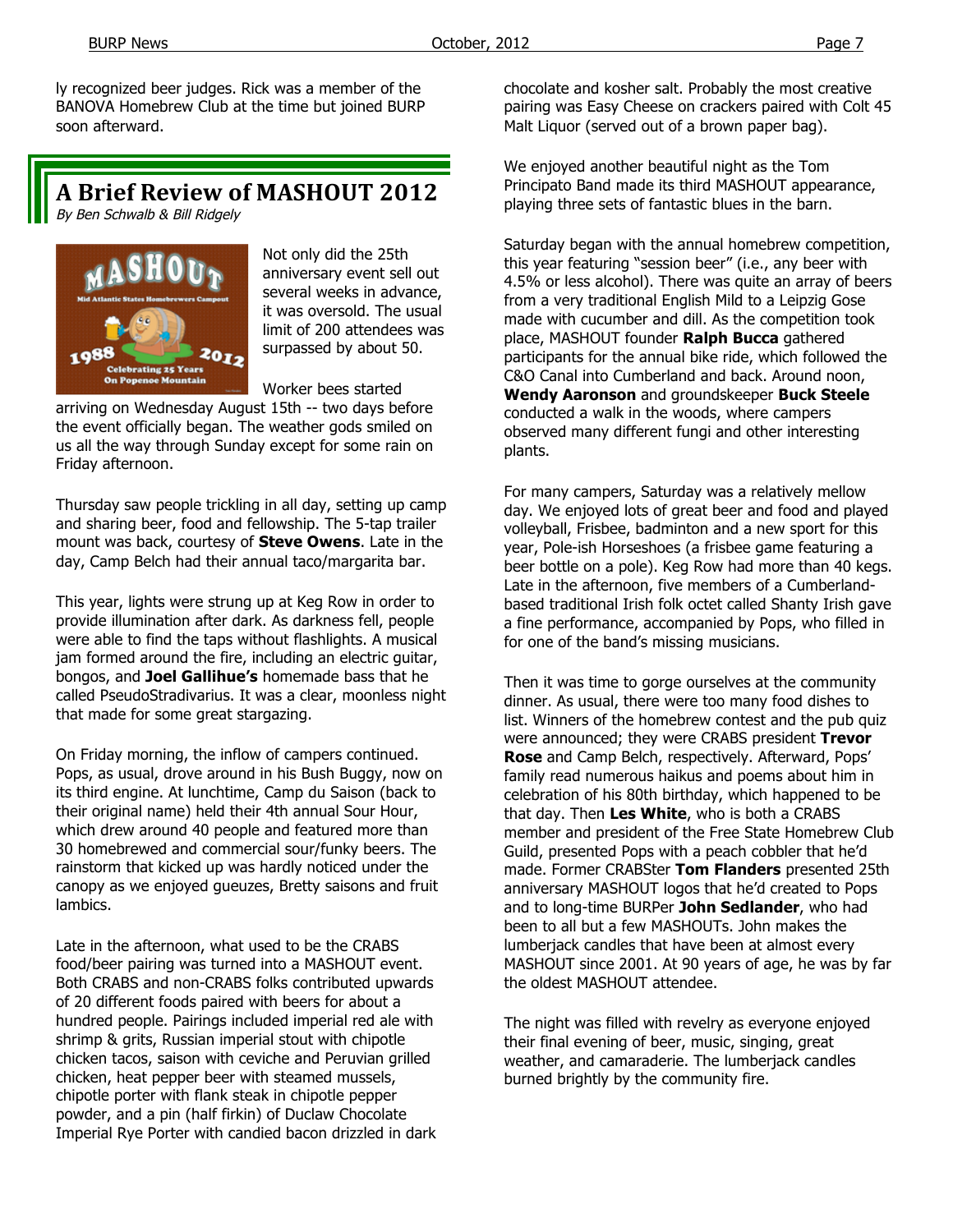On Sunday, many campers partook of the community brunch, which featured bacon, eggs, scrapple, coffee, peach French toast, corn, potatoes, fruit and other goodies. There was a mass exodus as the greatest number of vehicles ever at MASHOUT left one by one. It had been a spectacular weekend thanks to everyone who attended, and especially those who did all the necessary work to make it happen. We look forward to enjoying this wonderful event for many years to come.

#### **Trivial Beer-Suits**

By Charlie Pavitt

In Volume 2 Number 1 of Beer, The Magazine (I think its from 1994), the one and only Alan Eames contributed a very interesting piece called "Drinking with the Dead." Basically, it is about the associations between beer and death among several cultures around the world. For example, the Kofyar people in Northern Nigeria pour beer on the graves on ancestors as an offering, then drink and talk to the ancestor for several hours, to ward away the dire consequences of ignoring them. Eames reported having seen offerings of beer bottles in graveyards in Brazil and New Orleans (Dixie in the latter case). Beer was buried with the dead thousands of years ago in Sumer and Babylon, and in Egypt the beer in the coffin was meant as a bribe to the gods who decided whether the newly dead soul would enter heaven or hell. The last step in mummification was to pour one last beer down the throat of the corpse.

Beer was a central part of the lives of the Norse raiders who terrorized Europe in the eighth through tenth centuries. Beer and blood were mixed and drunk in demonstrations of friendship, and the two together splattered on the bows of warships. When a "Viking of rank" was buried, the entire household (wives, slaves, animals) were plied with beer before having their throats slit and joining their master in the funeral pyre, and then beer was poured on the remaining ashes. Before battle, the "eldest brewstress" drank herself into a trance, and then was expected to foretell the outcome. Eames referred to these as "Bragg women," and claimed that this was the origin of the term "bragging."

In traditional Ecuadorian culture, to keep the evil spirits of the dead away from the fermenting jar, charcoal from campfires is added, prayer is directed to the "spirits of the corn or manioc," and bows and arrows surround it. A burial cannot take place until the family of the deceased throws a beer party for the village, no matter how long it takes for them to come up with the needed funds. The Tupi-Guarani tribes cannibalized the bodies of captured enemies, but only after both they and the captives finished an eight-day beer bash. Jivaro women were buried with the brewpots, and regular beer offerings placed on graves for a year.

Several Western Hemisphere tribes mixed the bones of relatives into their brews, some using bone ash after cremation as finings. Eames reported that the same occurred in Europe at least through the seventeenth century. Europe has also been a home for the brewing of funeral beers. In Norway as in Ecuador, no burial until the beer was brewed. Here, the dead were thought to enter the brewhouse, drink all they wanted, and spoil the rest. As a consequence, the brewing itself took place in silence so as not to startle the spirit of the ale. A piece of iron was added to the brewpot to keep the evil away, cats were kept inside to protect the brew, and beer was placed outside the brewhouse to pacify them. Beer was also placed near conspicuous rock outcroppings to keep the Oskorei ("phantom riders of the night") satisfied and away from the brewhouse. If someone soon to die looked into a brewing vessel, fermentation was expected to cease.

Eames ended his article with an experience in a Mexican village during the Day of the Dead, when people sat in the graveyard eating and drinking beer. When queried about whether the ghosts of the dead really drank the beer, one woman said no, but the beer they were drinking had no flavor as "the dead get the taste." Eames wondered whether "that's what happened to my Bud."

#### **BURP Doxology**

**Praise BURP from whom beer blessings flow, Praise BURP ye brewers here below, Praise BURP above ye heavenly hosts, Praise barley, hops and yeast the most Aaaaaaaaaaa, Drink! Al Lowry, 1994**